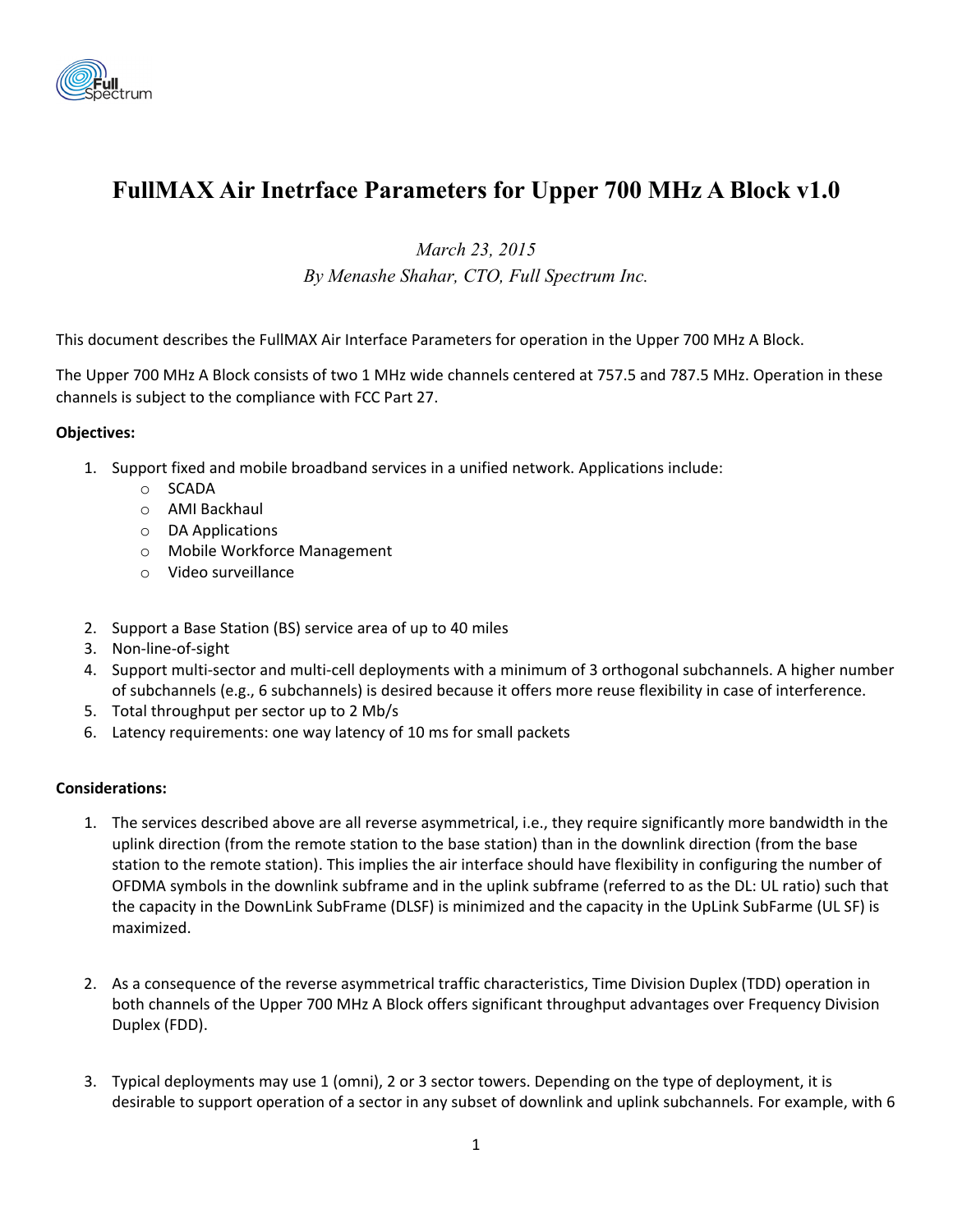

subchannels, if a re-use factor of 3 is sufficient for a specific deployment, it is desirable to support 2 downlink and 2 uplink subchannels in each sector.

- 4. A consumer market WiMAX system leverages the relatively large number of subchannels and the asymmetrical traffic characteristics (i.e., much higher throughput required in downlink than in uplink direction) to balance the CINR, i.e., the Base Station transmits at high power over the full channel while the Remote Stations transmit at a relatively low power over few sub‐channels only. In the case of a relatively narrow channel, the number of subchannels used by the Base Station and by the Remote Stations is similar. A balanced system requires therefore the Remote Stations to be able to transmit at a similar power level as the Base Stations.
- 5. Support of 40 miles radius translates into a round trip delay of 430 µs. In order not to exceed the minimum necessary gaps overhead, the actual gaps should be configurable according to the longest distance in the system. The system should support however a maximal value of BS TTG = 430 µs plus the minimum required receive to transmit switching time.
- 6. The relatively narrow channel does not offer much benefit in frequency diversity. Continuous subcarriers per subchannel offer greater flexibility to reduce interference both in the transmit and receive directions.
- 7. Significant reduction in subcarrier spacing relative to the 10.94 KHz of the WiMAX standard is not recommended because it introduces Inter‐Carrier Interference due to poor orthogonality. The main parameter effecting orthogonality performance is the accuracy of the oscillator. Orthogonality performance can be improved with a GPS synchronized oscillator at both the Base Station and Remote Stations. This consideration led to the adoption of the 128 FFT variant which was designed by WiMAX for 1.25 MHz wide channels.
- 8. The channel is relatively narrow and therefore a large number of pilots to measure the frequency response of the channel is not required. This consideration and the need to reduce overhead as much as possible, suggests that AMC permutation is better suited for this system than PUSC permutation in both the downlink and uplink directions. For example, a downlink PUSC system employs 4 pilots per sub‐channels vs 2 pilots per sub‐channel in AMC 2 X 3.
- 9. Efficient use of the Upper 700 MHz A Block requires alignment of all phases of communication into the same band, i.e., the downlink subframe, the uplink subframe, the preamble and the CDMA code should all employ the same set of subcarriers. One optional configuration of the FullMAX Air Interface is to disable preamble transmission at the Base Station and employ GPS at the remote Station to synchronize time (i.e., beginning of the TDD frame), and frequency.
- 10. Frame Duration: Some applications require very low latency and therefore a frame duration of 5 ms needs to be supported. On the other hand, delay tolerant applications may require high throughput which increases with the increase in frame duration due to the reduction in the per frame overhead and reduced fragmentation.
- 11. The use of multiple zones in downlink and uplink sub‐frames offers the opportunity to create groups of Remote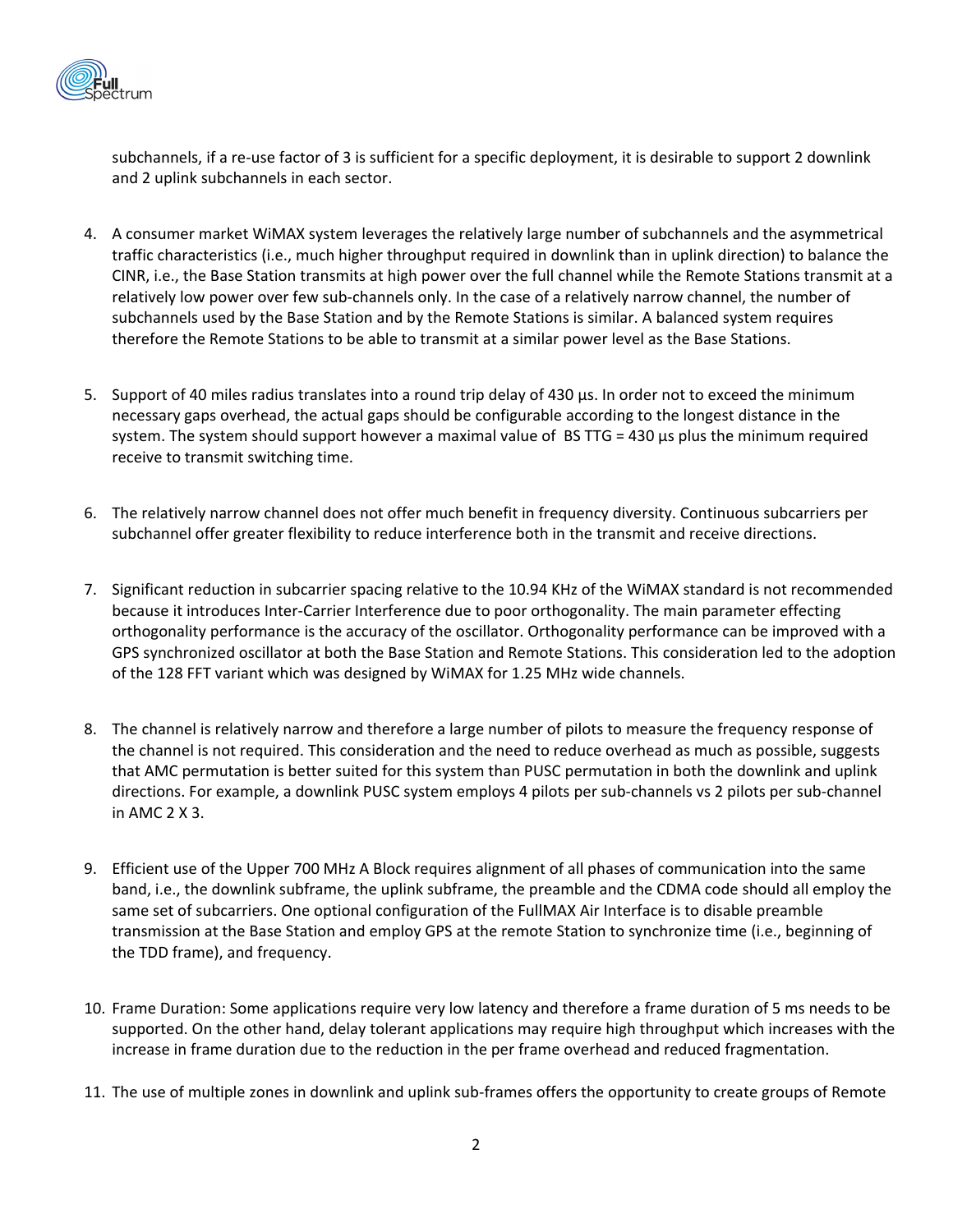

Stations in the sector and optimize certain parameters for each of the groups. The downside however is the related inefficiency. It is recommended to maintain a single AMC zone in the downlink and in uplink directions.

- 12. Support of the FCC Part 27 emission mask requires attenuation at the edge of the channel exceeding 43 + 10 log (P) in dB where P is the transmit power in watts. For example, if the transmit power of the radio is 10 Watts, the attenuation at the edge of the channel should exceed 53 dB. The guard band required from the edge of the channel depends on the transmit power level required, the type of Power Amplifier used, the power back off and the performance of the Digital Pre‐Distortion (DPD) mechanism. Price constraints may dictate the guard band size and therefore, it is recommended to use one of the following flexible solutions:
	- $\circ$  Allow for a configurable sampling clock which can be adjusted as needed to support the FCC Part 27 requirement
	- $\circ$  Use AMC 1 X 6 permutation (12 subchannels with 9 consecutive subcarriers per subchannel including one pilot) and remove subchannels on the edge to create the guard band needed
- 13. Maximization of throughput within 1 MHz wide channel is accomplished by:
	- o Maximize FEC code in both the downlink and uplink.
	- $\circ$  Reduce per frame overhead by support of longer frame duration if the applications can sustain the latency.
	- o Reduce 802.16 protocol overhead
	- o Dynamic PHS
- 14. FEC code maximization:
	- $\circ$  Uplink CINR is maximized by maximizing the power transmitted by the Remote Stations. This is accomplished by reduction in the Base Station Receive gain subject to the Receive Power Density (RPD) constraints.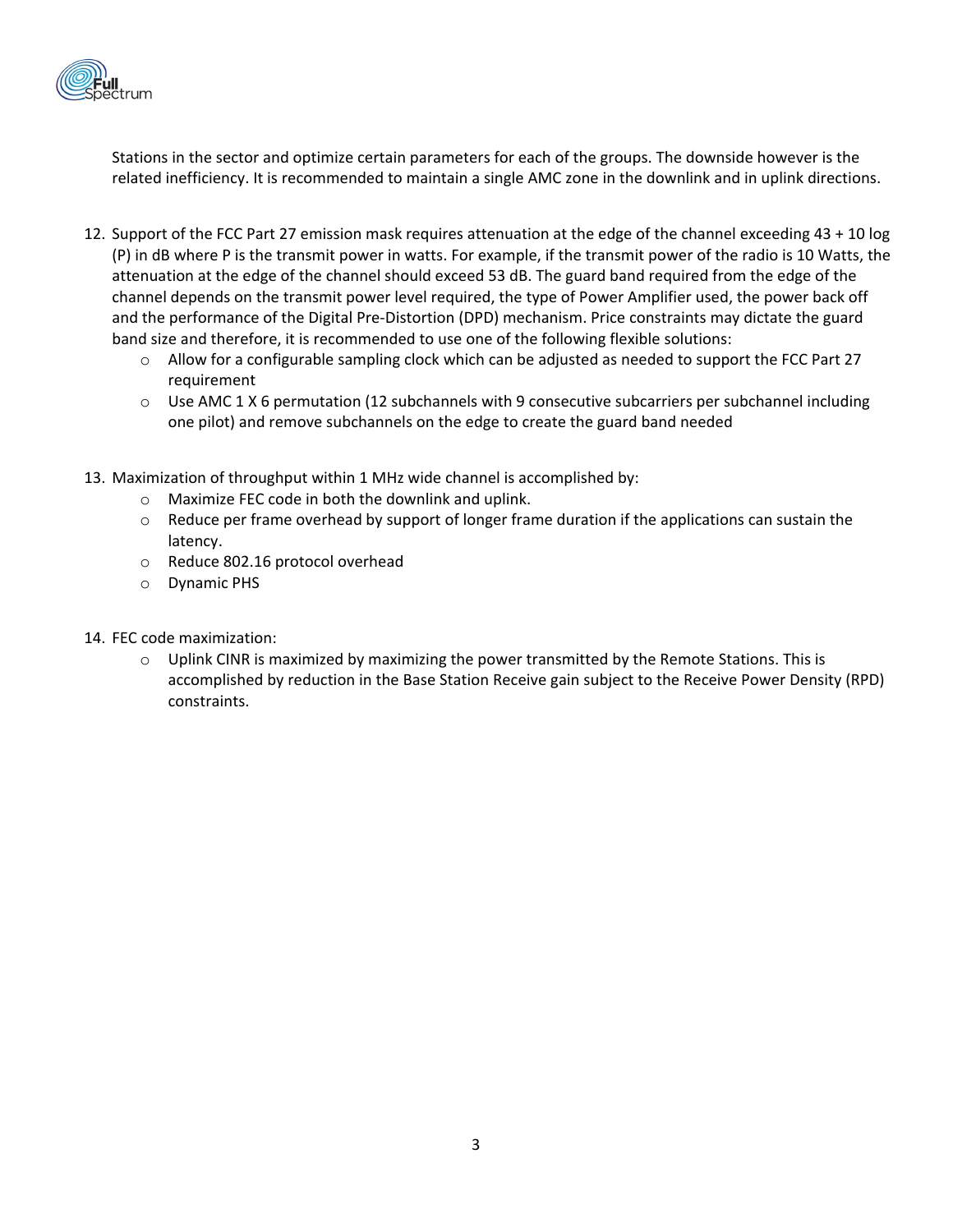

### **FullMAX Air Interface Parameters for Upper 700 MHz A Block**

1. The following table the reduced DL MAP overhead version used by FullMAX relative to standard WiMAX:

| S.N<br>$\mathbf{o}$ | <b>Features</b>                                                                | As per Standard Compression<br>in bits | in bits<br>proposed | <b>After</b><br>compression<br>in bits | <b>Remarks</b>                                                                                                       |
|---------------------|--------------------------------------------------------------------------------|----------------------------------------|---------------------|----------------------------------------|----------------------------------------------------------------------------------------------------------------------|
| <b>DL-MAP</b>       |                                                                                |                                        |                     |                                        |                                                                                                                      |
| $\mathbf{1}$        | DL-MAP MMM                                                                     | 8                                      | 8                   | 0                                      | <b>MAP</b><br>Management<br>Message<br>(MMM)                                                                         |
| $\overline{2}$      | Code 8<br>Duration<br>Frame<br>(Needs to be added to MS<br>Configuration file) |                                        | 8                   | $\bf{0}$                               | A - priori known by MS                                                                                               |
| $\mathbf{3}$        | <b>Frame Number</b>                                                            | 24                                     | 8                   | 16                                     | 16<br>bit Frame<br>number<br>after<br>reduction                                                                      |
| $\overline{4}$      | <b>DCD Count</b>                                                               | 8                                      | 8                   | $\mathbf{0}$                           | DCD Removed. A-Priori known to<br>the MS.                                                                            |
| $5\phantom{.0}$     | <b>BSID</b>                                                                    | 48                                     | 48                  | $\mathbf 0$                            | A-Priori known to MS                                                                                                 |
| $6\phantom{1}6$     | Of OFDMA<br>DL 8<br>Number<br>symbols                                          |                                        | 8                   | $\bf{0}$                               | Present in MS Configuration file.                                                                                    |
|                     | DL-MAP IE- If DIUC = 15 CID Switch IE                                          |                                        |                     |                                        |                                                                                                                      |
| $\mathbf{1}$        | <b>DIUC</b>                                                                    | 4                                      | 4                   | $\bf{0}$                               | Needed for zone switch. We are<br>doing single zone.                                                                 |
| $\overline{2}$      | <b>Extended DIUC</b>                                                           | 4                                      | 4                   | $\mathbf{0}$                           | Needed for zone switch. We are<br>doing single zone.                                                                 |
| $\mathfrak{B}$      | Length                                                                         | 4                                      | 4                   | $\bf{0}$                               | Needed for zone switch. We are<br>doing single zone.                                                                 |
|                     | DL-MAP IE - If DIUC between 0 to 12                                            |                                        |                     |                                        |                                                                                                                      |
| 1                   | <b>DIUC</b>                                                                    | 4                                      | 0                   | $\overline{\mathbf{4}}$                |                                                                                                                      |
| $\overline{2}$      | N_CID (Number of CIDs)                                                         | 8                                      | 8                   | $\mathbf 0$                            | Not used by MS                                                                                                       |
| 3                   | CIDs (array of CIDs)                                                           | 16                                     | 16                  | $\bf{0}$                               | Not used by MS                                                                                                       |
| $\overline{4}$      | Symbol Offset (Number of 8<br>slots)                                           |                                        | 0                   | 8                                      | This field is replaced by number<br>of slots. Slots allocation is<br>continuous. First in frequency and<br>then time |
| $\overline{5}$      | Subchannel Offset                                                              | 6                                      | 6                   | $\pmb{0}$                              |                                                                                                                      |
| $\,6\,$             | <b>Boosting</b>                                                                | 3                                      | 3                   | $\mathbf 0$                            | Not used                                                                                                             |
| $\overline{7}$      | No of Symbols                                                                  | $\overline{7}$                         | $\overline{7}$      | $\mathbf 0$                            |                                                                                                                      |
| 8                   | No of Sub-channels                                                             | 6                                      | 6                   | $\pmb{0}$                              |                                                                                                                      |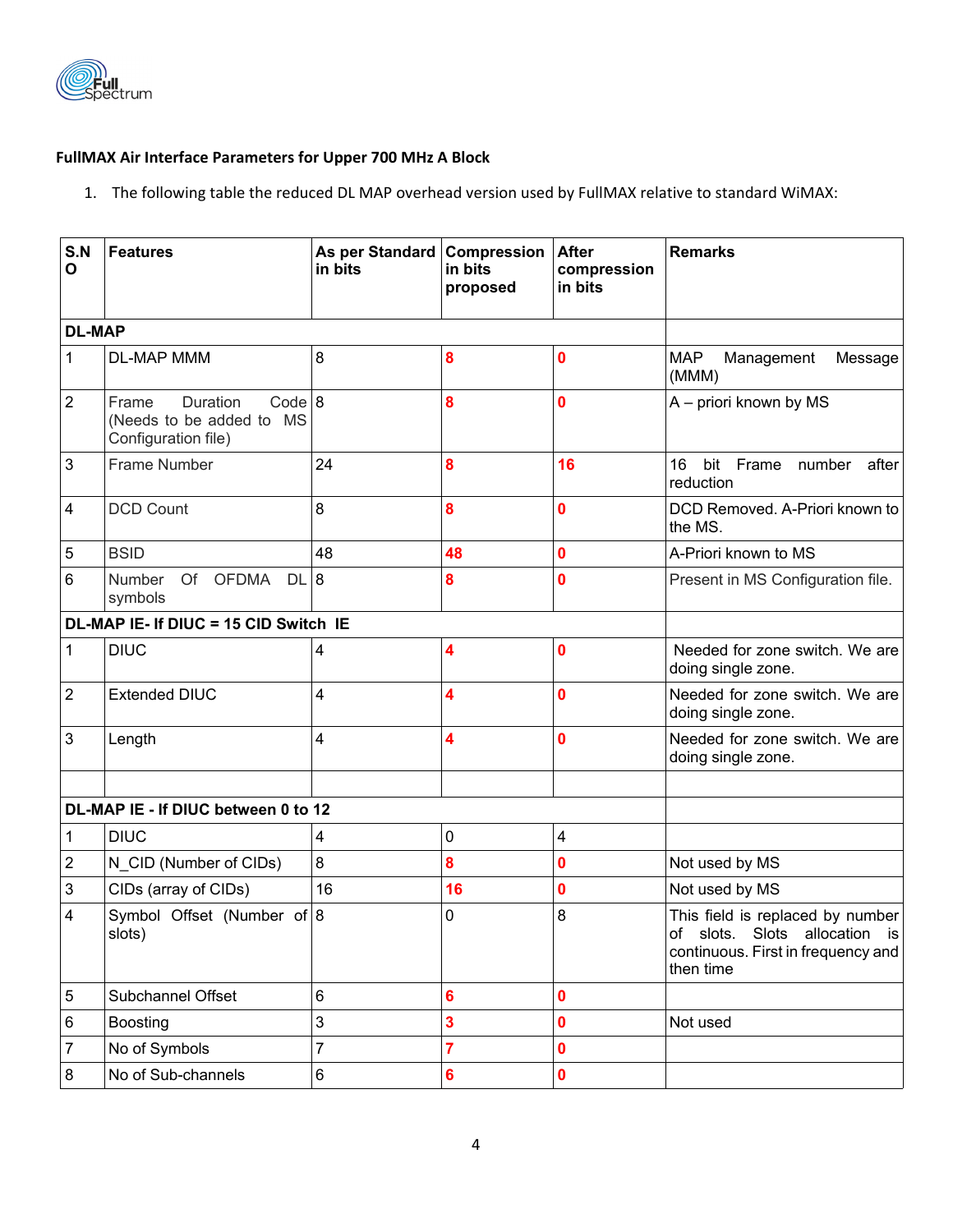

| l 9                                                                                                                                                                                                                                | Repetition                                   | 2 | $\mathbf 2$ | $\bf{0}$ | This field is removed by adding<br>new DIUC value for QPSK 1/2 with<br>repetition 2 |  |  |
|------------------------------------------------------------------------------------------------------------------------------------------------------------------------------------------------------------------------------------|----------------------------------------------|---|-------------|----------|-------------------------------------------------------------------------------------|--|--|
| Reduced DL MAP Length = 2 bytes (Common DL MAP parameters) from 14.5 bytes so reduction by 12.5<br>$\bullet$<br>bytes<br>Reduced DL-MAP IE Length = $1.5$ bytes from 7.5 bytes so reduction by 6 bytes (per FEC code)<br>$\bullet$ |                                              |   |             |          |                                                                                     |  |  |
| Reduced Minimum DLMAP Length =                                                                                                                                                                                                     |                                              |   |             |          |                                                                                     |  |  |
| DL MAP Length + Length of DL-MAP_IE (carrying ULMAP message) + PDU Overhead (CRC+GMH)<br>$= 2(14.5)$ bytes $+1.5(7.5)$ bytes<br>$+10$ bytes                                                                                        |                                              |   |             |          |                                                                                     |  |  |
| $= 13.5(32)$ bytes                                                                                                                                                                                                                 |                                              |   |             |          |                                                                                     |  |  |
| For worst case where 7 different types of FEC burst information is carried in DL-MAP.                                                                                                                                              |                                              |   |             |          |                                                                                     |  |  |
| 7 Burst = Minimum DLMAP Length + 7 DL-MAP_IE<br>$+ 7*1.5 (7*7.5)$ bytes<br>$= 13.5(32)$                                                                                                                                            |                                              |   |             |          |                                                                                     |  |  |
|                                                                                                                                                                                                                                    | $= 24$ (84.5) bytes so savings of 60.5 bytes |   |             |          |                                                                                     |  |  |
|                                                                                                                                                                                                                                    | $=$ 4 slots @ QPSK1/2 so saving of 11 slots  |   |             |          |                                                                                     |  |  |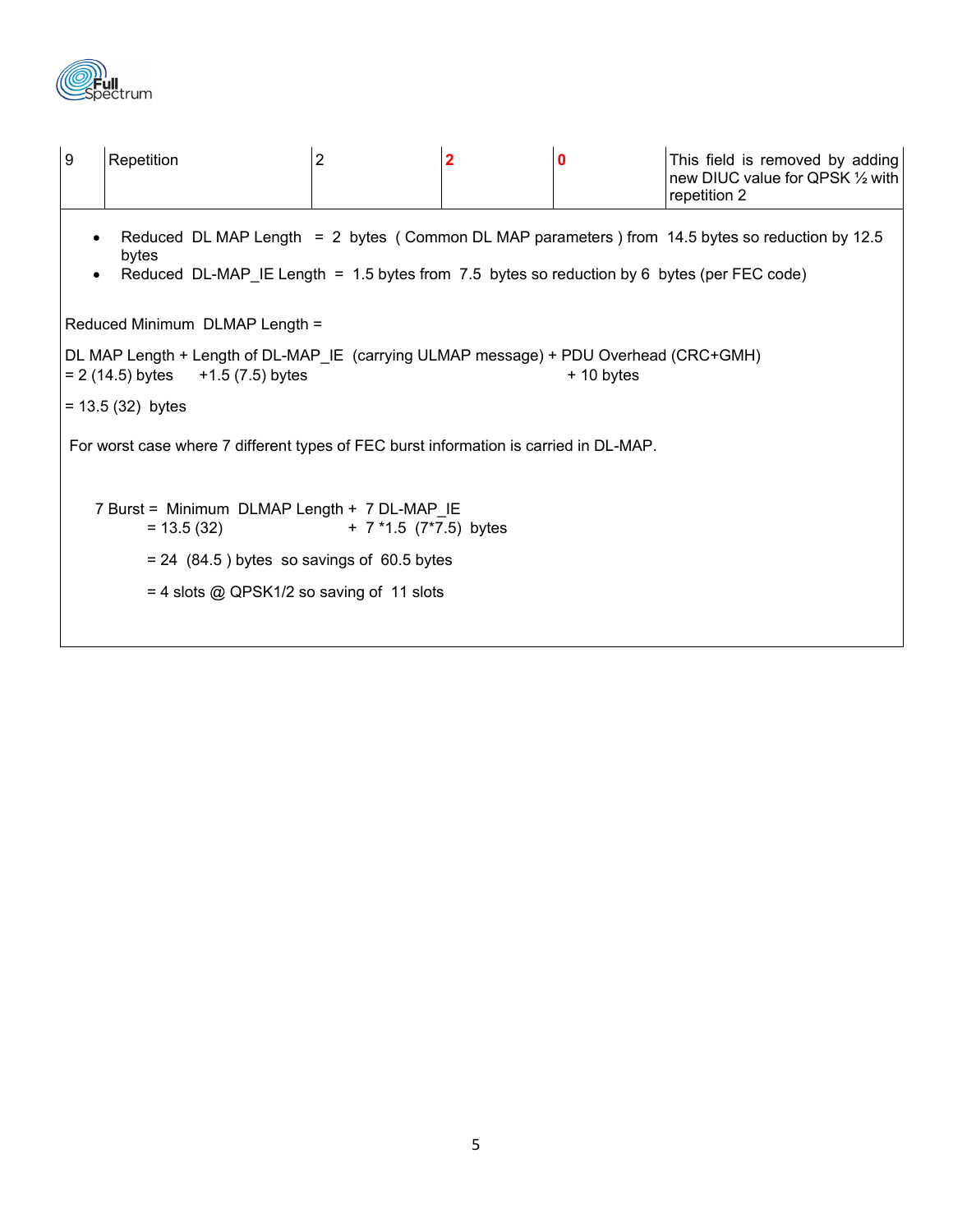

1. The following table describes the reduced UL MAP overhead version used by FullMAX relative to standard WiMAX:

| $\mathbf{o}$                        | S.N Features                         | As per Standard<br>in bits | Compression<br>in bits<br>proposed | <b>After</b><br>compression<br>in bits | <b>Remarks</b>                                                                                                                                                                                                                                                                                                                   |  |
|-------------------------------------|--------------------------------------|----------------------------|------------------------------------|----------------------------------------|----------------------------------------------------------------------------------------------------------------------------------------------------------------------------------------------------------------------------------------------------------------------------------------------------------------------------------|--|
| $\mathbf 1$                         | <b>ULMAP MMM</b>                     | 8                          | 8                                  | 0                                      | Not used                                                                                                                                                                                                                                                                                                                         |  |
| $\sqrt{2}$                          | Reserved + FDD Partition flag $ 8 $  |                            | 8                                  | 0                                      |                                                                                                                                                                                                                                                                                                                                  |  |
| $\sqrt{3}$                          | <b>UCD Count</b>                     | 8                          | 8                                  | $\mathbf 0$                            |                                                                                                                                                                                                                                                                                                                                  |  |
| $\overline{\mathbf{4}}$             | <b>Allocation Start Time</b>         | 32                         | 32                                 | 0                                      |                                                                                                                                                                                                                                                                                                                                  |  |
| $\overline{5}$                      | Number Of OFDMA symbols              | 8                          | 8                                  | 0                                      | A-Priori known                                                                                                                                                                                                                                                                                                                   |  |
| ULMAP IE (common to all burst type) |                                      |                            |                                    |                                        |                                                                                                                                                                                                                                                                                                                                  |  |
| $\mathbf 1$                         | <b>CID</b>                           | 16                         | 8                                  | ${\bf 8}$                              |                                                                                                                                                                                                                                                                                                                                  |  |
| $\overline{2}$                      | <b>UIUC</b>                          | 4                          | 0                                  | 4                                      |                                                                                                                                                                                                                                                                                                                                  |  |
|                                     | If UIUC = 12 $IR/PR$ IE              |                            |                                    |                                        |                                                                                                                                                                                                                                                                                                                                  |  |
| $\mathbf{1}$                        | OFDMA Symbol Offset                  | 8                          | 8                                  | $\mathbf 0$                            | By defining a unique unused                                                                                                                                                                                                                                                                                                      |  |
| $\sqrt{2}$                          | Sub-channel Offset                   | $\overline{7}$             | 7                                  | $\mathbf 0$                            | UIUC for IR and PR and<br>ensuring in UL scheduler that<br>IR and PR both do not<br>get scheduled in the same<br>frame. There is no necessity<br>to<br>send<br>geometry<br>information.<br>From<br>UIUC,<br>Remote Station MAC can<br>derive the default geometry                                                                |  |
| $\sqrt{3}$                          | No of Symbols                        | $\overline{7}$             | 7                                  | $\mathbf 0$                            |                                                                                                                                                                                                                                                                                                                                  |  |
| $\overline{\mathbf{4}}$             | No of Sub-channels                   | $\overline{7}$             | 7                                  | 0                                      |                                                                                                                                                                                                                                                                                                                                  |  |
| $\overline{5}$                      | Ranging Method                       | $\overline{2}$             | $\overline{\mathbf{2}}$            | 0                                      |                                                                                                                                                                                                                                                                                                                                  |  |
| 6                                   | Ranging Indicator                    |                            | 1                                  | $\mathbf 0$                            |                                                                                                                                                                                                                                                                                                                                  |  |
| If $UIUC = 13$<br>PAPR IE           |                                      |                            |                                    |                                        |                                                                                                                                                                                                                                                                                                                                  |  |
| $\mathbf{1}$                        | OFDMA symbol offset                  | 8                          | 4                                  | 4                                      | <b>PAPR</b><br>normally<br>gets<br>scheduled as first burst. If<br>IR/PR is present, than it will<br>be second burst. So we need<br>to know only start symbols<br>number.<br>There<br>is<br>no<br>necessity to send entire<br>geometry information. From<br>UIUC, Remote Station MAC<br>can derive<br>the<br>default<br>geometry |  |
| $\sqrt{2}$                          | Sub-channel offset                   | $\overline{7}$             | 7                                  | 0                                      |                                                                                                                                                                                                                                                                                                                                  |  |
| $\ensuremath{\mathsf{3}}$           | No. OFDMA symbols                    | 7                          | 7                                  | 0                                      |                                                                                                                                                                                                                                                                                                                                  |  |
| $\overline{4}$                      | No. sub-channels/SZ Shift 7<br>Value |                            | 7                                  | 0                                      |                                                                                                                                                                                                                                                                                                                                  |  |
| $\overline{5}$                      | PAPR Reduction/Safety Zone 1         |                            | 1                                  | 0                                      |                                                                                                                                                                                                                                                                                                                                  |  |
| $\,6\,$                             | Sounding Zone                        |                            | 1                                  | 0                                      |                                                                                                                                                                                                                                                                                                                                  |  |
| $\overline{7}$                      | Reserved                             | 1                          | 1                                  | 0                                      |                                                                                                                                                                                                                                                                                                                                  |  |
|                                     |                                      |                            |                                    |                                        |                                                                                                                                                                                                                                                                                                                                  |  |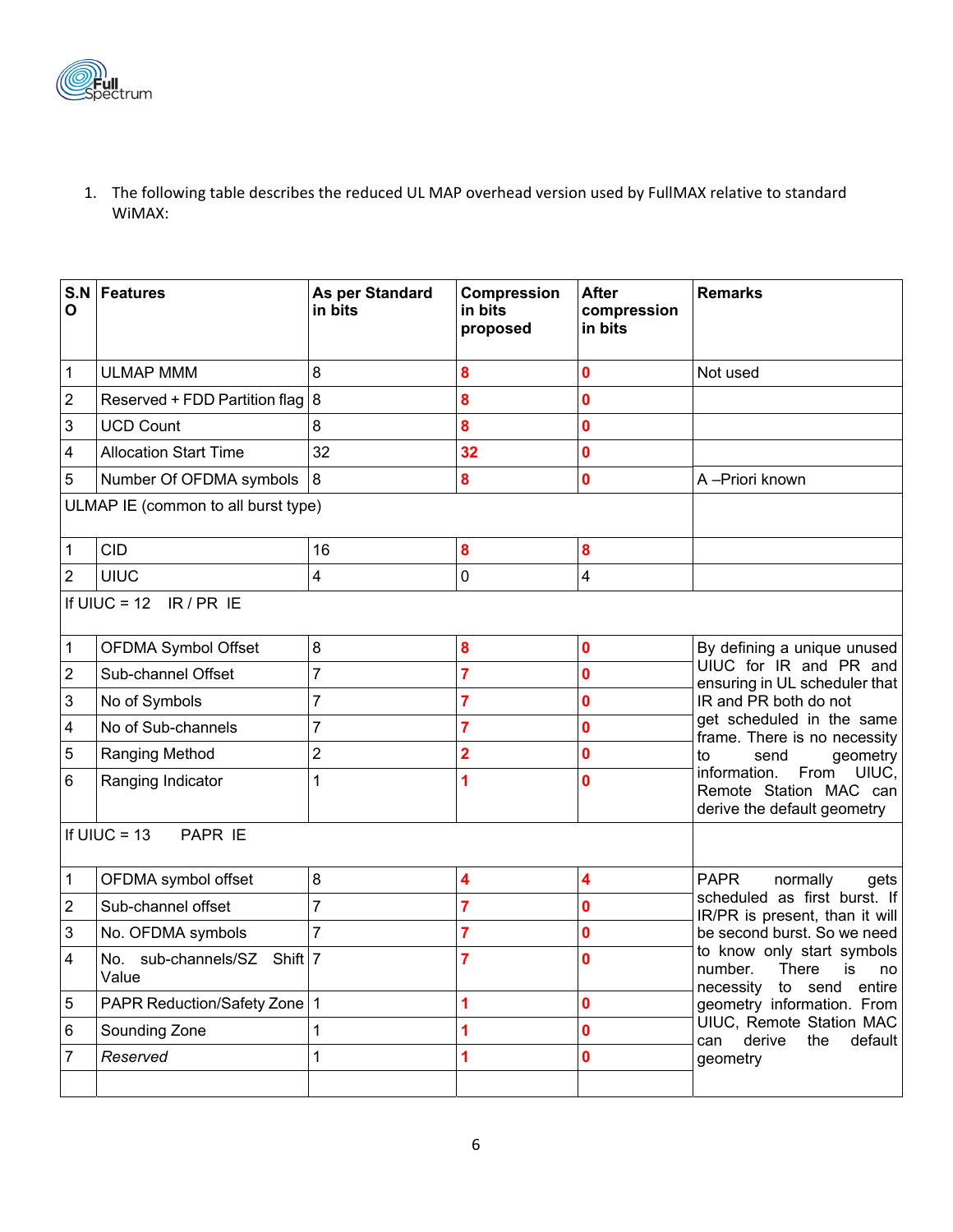

## If UIUC = 1 to 8 DATA BURST IE

| $\mathbf{1}$                                                            | Duration                            | 10             | $\overline{2}$          | 8              | The number of UL symbols<br>per frame is restricted to 192<br>with the fullband allocation |
|-------------------------------------------------------------------------|-------------------------------------|----------------|-------------------------|----------------|--------------------------------------------------------------------------------------------|
| $\overline{2}$                                                          | Repetition coding indication        | $\overline{2}$ | $\overline{\mathbf{2}}$ | $\Omega$       | Removed by adding new<br>UIUC value for QPSK 1/2 with<br>repetition 2                      |
|                                                                         | If UIUC = 14 CDMA-ALLOC-IE          |                |                         |                |                                                                                            |
| $\mathbf{1}$                                                            | Duration                            | 6              | $\overline{2}$          | 4              | 9 slots are allocated for RNG-<br>REQ message                                              |
| $ 2\rangle$                                                             | <b>UIUC</b>                         | 4              | 0                       | $\mathbf{0}$   | A-Priori known to the Remote<br>Station.                                                   |
| $\mathfrak{3}$                                                          | <b>Repetition Coding Indication</b> | $\overline{2}$ | $\overline{\mathbf{2}}$ | $\mathbf 0$    | Is removed by adding new<br>UIUC value for QPSK 1/2 with<br>repetition 2                   |
| $\overline{4}$                                                          | Frame Number Index                  | 4              | 0                       | $\overline{4}$ |                                                                                            |
| 5                                                                       | Ranging Code                        | 8              | 4                       | 4              | Restrict ranging code to 16<br>from 255.                                                   |
| $6\phantom{1}6$                                                         | Ranging Symbol                      | 8              | 8                       | $\mathbf{0}$   | This is known at Remote<br>Station                                                         |
| $\overline{7}$                                                          | Ranging sub channel                 | 7              | $\overline{7}$          | $\bf{0}$       | This is known at Remote<br>Station.                                                        |
| $\boldsymbol{8}$                                                        | BW request mandatory                | 1              | 1                       | $\mathbf 0$    | Not needed                                                                                 |
| If UIUC = 15 Extended UIUC for power control (We have changed UIUC = 9) |                                     |                |                         |                |                                                                                            |
| $\mathbf{1}$                                                            | <b>Extended UIUC</b>                | 4              | 4                       | $\mathbf{0}$   | Employ an addition UIUC = 9<br>for power control.                                          |
| $\overline{2}$                                                          | Length                              | 4              | 4                       | $\mathbf 0$    |                                                                                            |
| $\mathbf{3}$                                                            | <b>Power Control</b>                | 8              | 0                       | 8              |                                                                                            |

4 Power Measurement Frame 8 **8 8 0**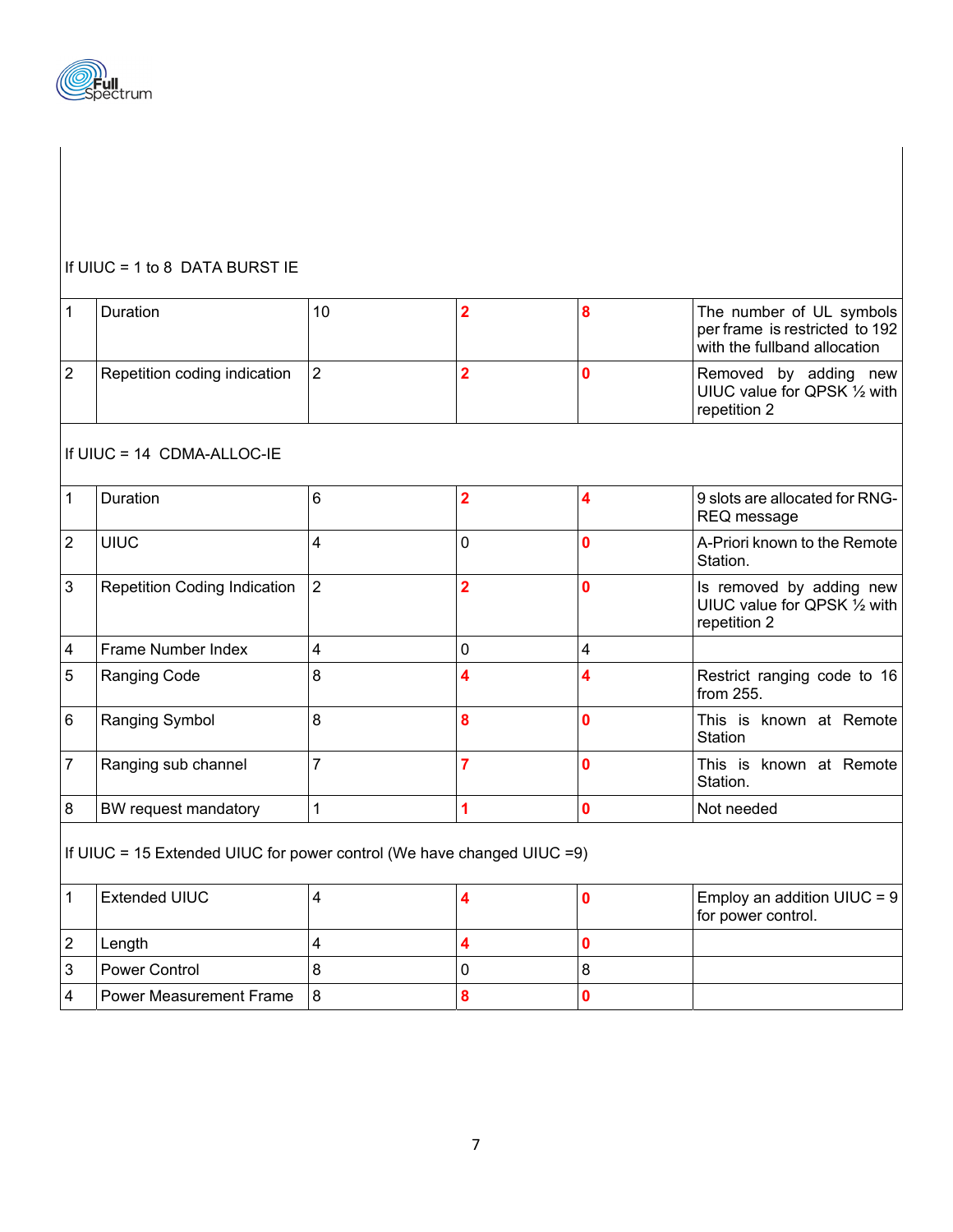

ULMAP size with 4 connected Remote Stations + Ranging allocation + CDMA alloc IE

For 1 IR/PR UL-MAP\_IE + 4 data UL-MAP\_IE + 1 CDMA-Alloc-IE =

```
Minimum ULMAP Length + 1 IR/PR UL-MAP_IE + 4 data UL-MAP_IE + 1 CDMA-Alloc-IE + PDU Overhead
= 0 byte (32 bytes) + 1.5 bytes (6.5 bytes) + 4* 2.5 bytes (4*4 bytes) + 3.5 bytes (7.5 bytes) + 10 bytes
```
= 25 bytes (72 bytes) so 47 bytes saving i.e.  $\omega$  QPSK  $\frac{1}{2}$ , 8 slots savings

- For common part 8 bytes saved compared to standard
- For data 1.5 bytes saved compared to standard
- For CDMA-Alloc IE 4 bytes saved compared to standard
- For IR/PR 5 bytes saved compared to standard
- For Power Control 3 bytes saved compared to standard
- For PAPR 4.5 bytes saved compared to standard